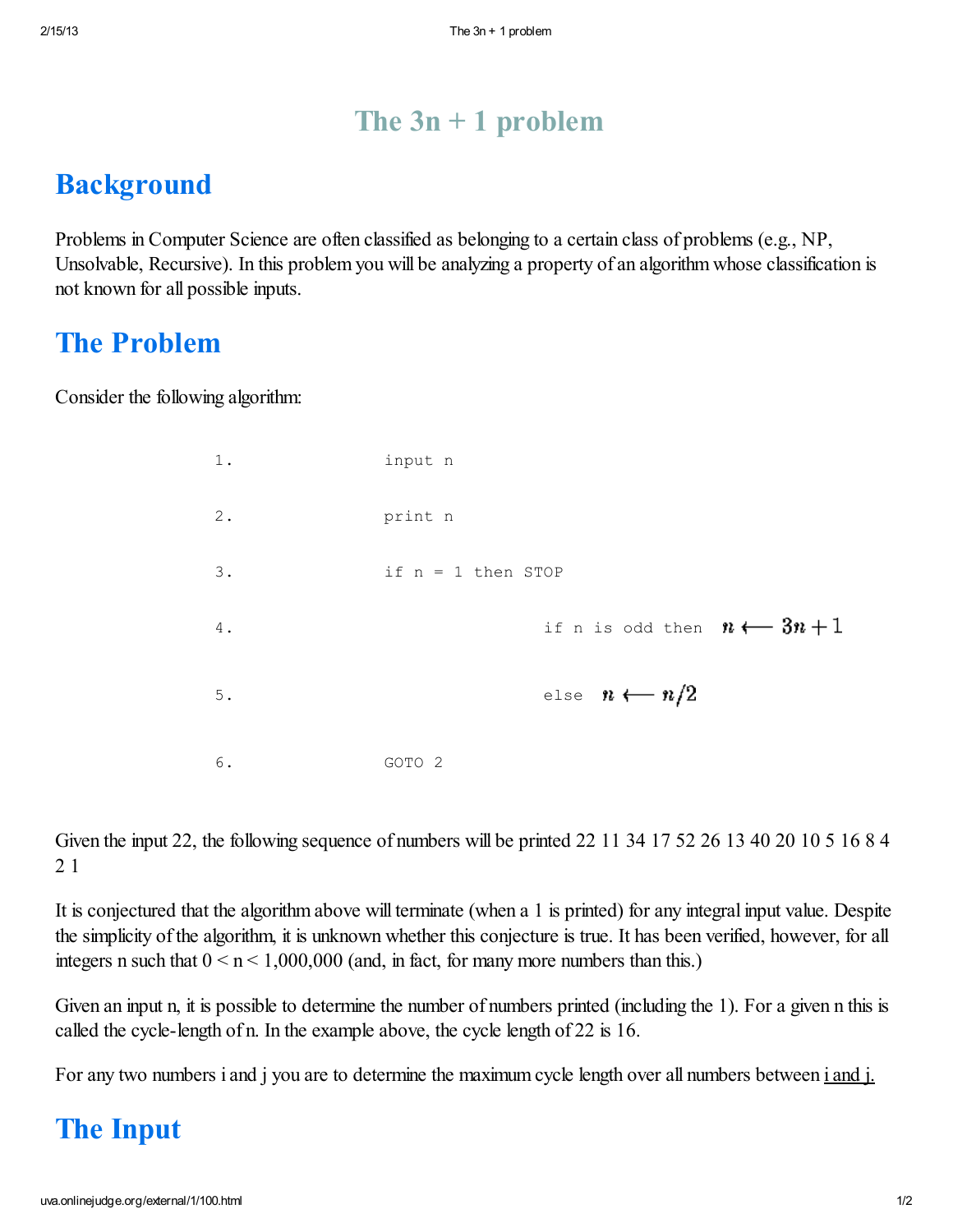The input will consist of a series of pairs of integers *i* and *j*, one pair of integers per line. All integers will be less than 1,000,000 and greater than 0.

You should process all pairs of integers and for each pair determine the maximum cycle length over all integers between and including *i* and *j*.

You can assume that no operation overflows a 32-bit integer.

### The Output

For each pair of input integers *i* and *j* you should output *i*, *j*, and the maximum cycle length for integers between and including *i* and *j*. These three numbers should be separated by at least one space with all three numbers on one line and with one line of output for each line of input. The integers *i* and *j* must appear in the output in the same order in which they appeared in the input and should be followed by the maximum cycle length (on the same line).

### Sample Input

1 10 100 200 201 210 900 1000

#### Sample Output

1 10 20 100 200 125 201 210 89 900 1000 174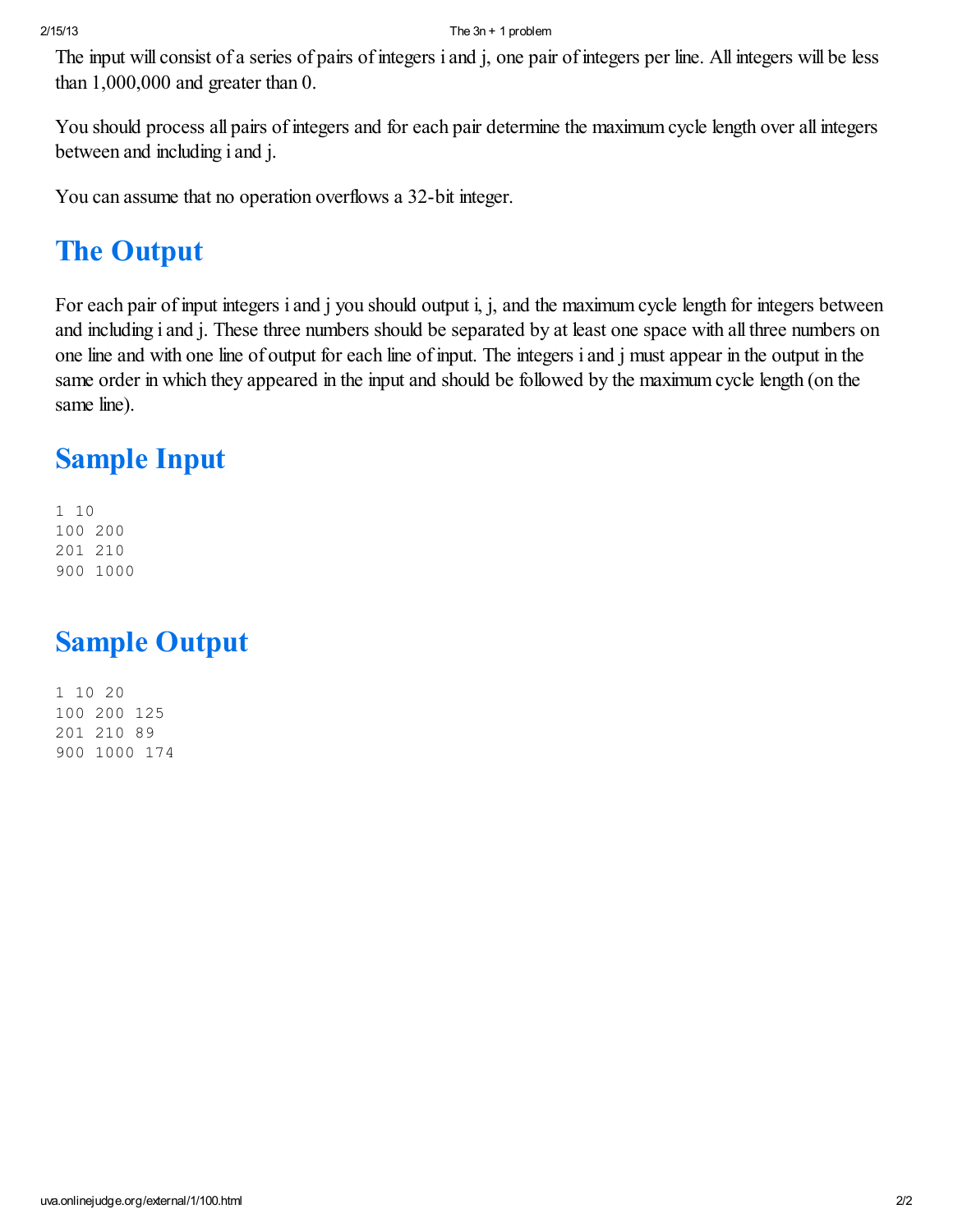#### Problem B: Minesweeper

#### The Problem

Have you ever played Minesweeper? It's a cute little game which comes within a certain Operating System which name we can't really remember. Well, the goal of the game is to find where are all the mines within a MxN field. To help you, the game shows a number in a square which tells you how many mines there are adjacent to that square. For instance, supose the following 4x4 field with 2 mines (which are represented by an \* character):

```
*...
....
.*..
....
```
If we would represent the same field placing the hint numbers described above, we would end up with:

 $*100$ 2210 1\*10 1110

As you may have already noticed, each square may have at most 8 adjacent squares.

#### The Input

The input will consist of an arbitrary number of fields. The first line of each field contains two integers n and m (0  $\leq n,m \leq 100$ ) which stands for the number of lines and columns of the field respectively. The next n lines contains exactly m characters and represent the field. Each safe square is represented by an "." character (without the quotes) and each mine square is represented by an "\*" character (also without the quotes). The first field line where  $n = m = 0$  represents the end of input and should not be processed.

#### The Output

For each field, you must print the following message in a line alone:

Field #x:

Where x stands for the number of the field (starting from 1). The next n lines should contain the field with the "." characters replaced by the number of adjacent mines to that square. There must be an empty line between field outputs.

#### Sample Input

```
4 4
* \dots
```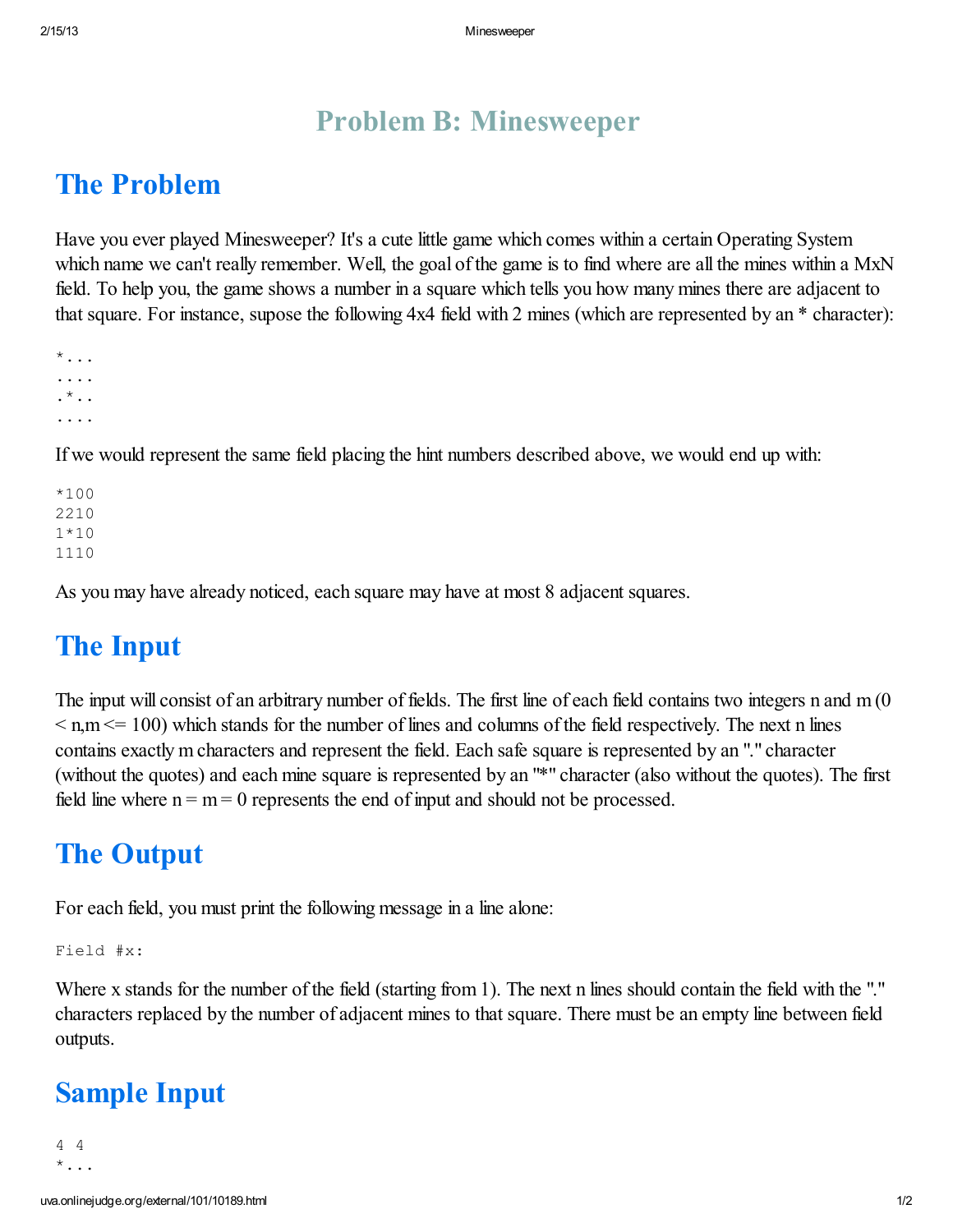.... .  $^\star$  . . .... 3 5 \*\*... .....  $\cdot$ \* $\cdot$ ... 0 0

# Sample Output

| Field #1: |  |
|-----------|--|
| $*100$    |  |
| 2210      |  |
| $1*10$    |  |
| 1110      |  |
|           |  |
| Field #2: |  |
| $***100$  |  |
| 33200     |  |
| $1*100$   |  |
|           |  |

© 2001 Universidade do Brasil (UFRJ). Internal Contest Warmup 2001.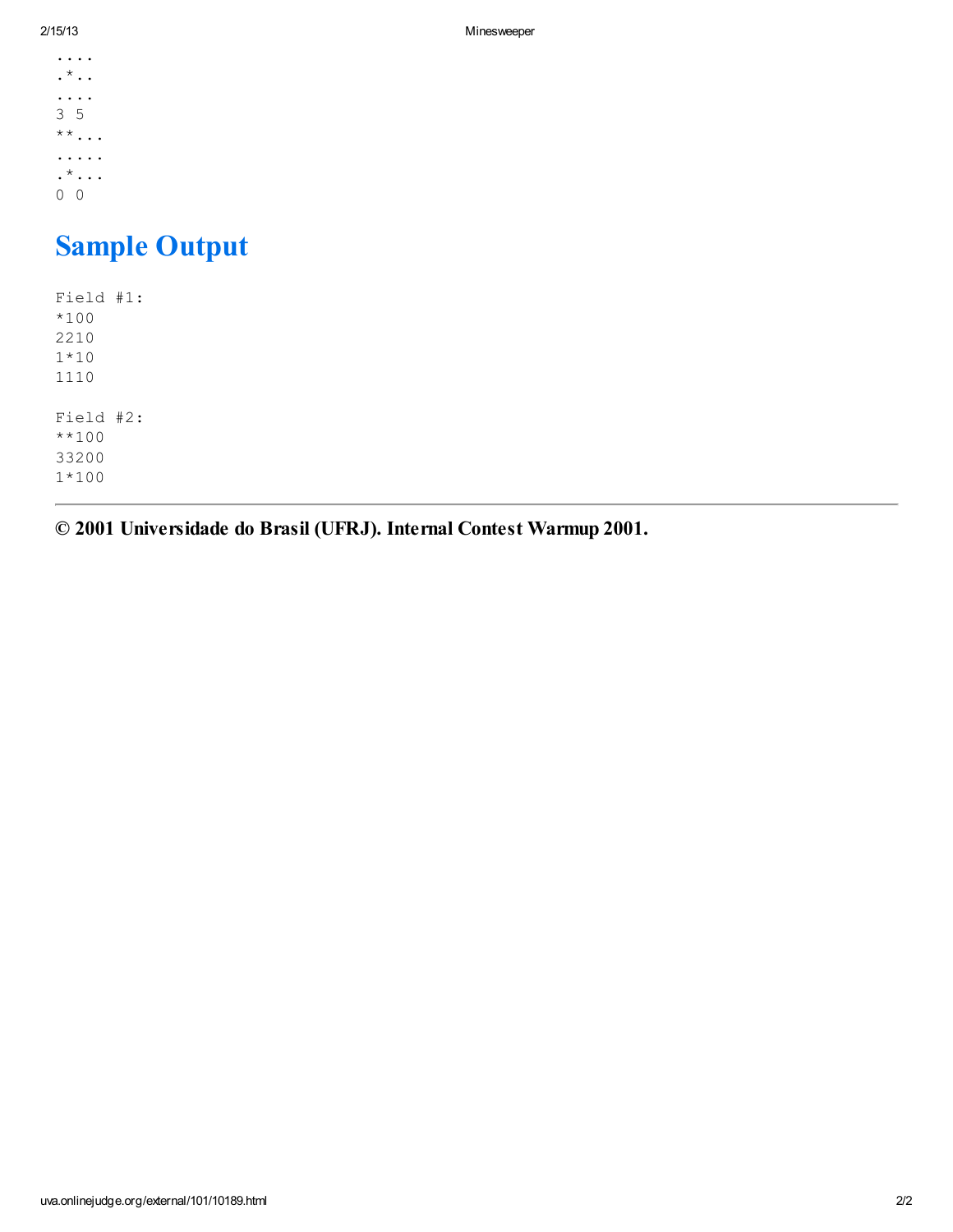# Question B - Contest Scoreboard

Think the contest score boards are wrong? Here's your chance to come up with the right rankings.

Contestants are ranked first by the number of problems solved (the more the better), then by decreasing amounts of penalty time. If two or more contestants are tied in both problems solved and penalty time, they are displayed in order of increasing team numbers.

A problem is considered solved by a contestant if any of the submissions for that problem was judged correct. Penalty time is computed as the number of minutes it took for the first correct submission for a problem to be received plus 20 minutes for each incorrect submission received prior to the correct solution. Unsolved problems incur no time penalties.

#### Input:

The input begins with a single positive integer on a line by itself indicating the number of the cases following, each of them as described below. This line is followed by a blank line, and there is also a blank line between two consecutive inputs.

Input consists of a snapshot of the judging queue, containing entries from some or all of contestants 1 through 100 solving problems 1 through 9. Each line of input will consist of three numbers and a letter in the format

*contestant problem time L*

where *L* can be c, I, R, U or E. These stand for Correct, Incorrect, clarification Request, Unjudged and Erroneous submission. The last three cases do not affect scoring.

Lines of input are in the order in which submissions were received.

#### Output:

For each test case, the output must follow the description below. The outputs of two consecutive cases will be separated by a blank line.

Output will consist of a scoreboard sorted as previously described. Each line of output will contain a contestant number, the number of problems solved by the contestant and the time penalty accumulated by the contestant. Since not all of contestants 1-100 are actually participating, display only the contestants that have made a submission.

# Sample Input:

1

1 2 10 I 3 1 11 C